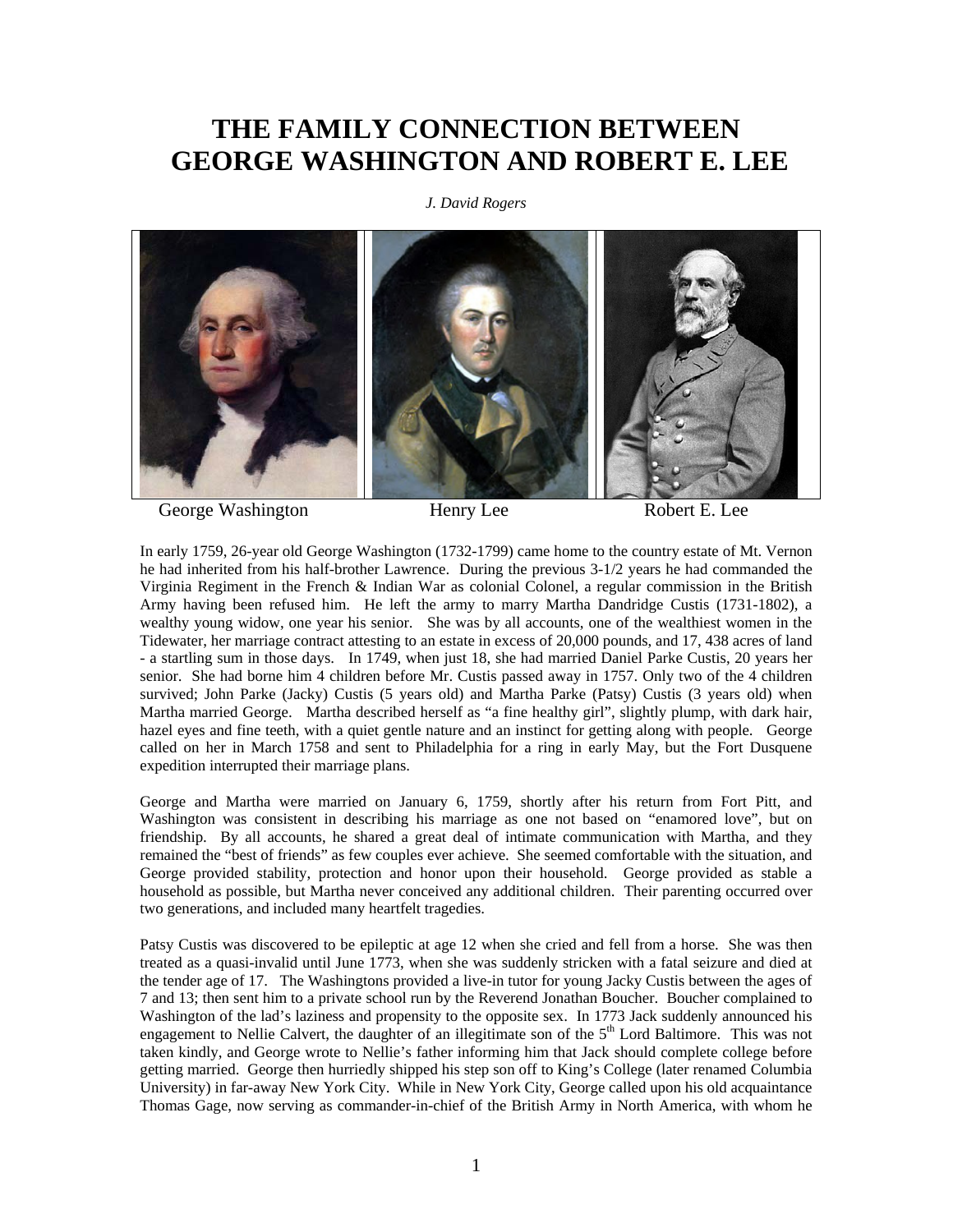had served on General Braddock's staff almost 20 years earlier (during the French & Indian War). Jack cut a wide swath at King's College, married at 19, and spent the last seven years of his life as a wealthy idler. He died of "camp fever" in 1781 shortly after joining his step-father as an aide during the Battle of Yorktown.

Henry Lee (1756-1818) began his military career as a young cavalry officer in Washington's Continental Army. Like Washington, he was a Virginian and a signer of the Declaration of Independence in July 1776. Between 1776 and 1780 he campaigned primarily north of the Mason-Dixon Line, mainly in Pennsylvania, New York and New Jersey. Henry Lee one of the greatest front-line American commanders in the Revolutionary War. As a major, Lee formulated a Partisan Corps - an elite, heavily armed cavalry unit in the Continental Army consisting of about 150 soldiers, which came to be known as *Lee's Legion*. Called "*Light-Horse Harry*" by his troops, he is best known for his role in the assault on Paulus Hook, near Weehawken, New Jersey in August 1779, which he planned and successfully led. After a forced march of 20 miles to Paulus Hook and a surprisingly easy capture of the fort, Lee's tired troops suddenly found themselves on the retreat before a small force of 25 Hessian troops and a larger force of 150 elite British Buskirks. Nonetheless, Lee's Corps captured 150 of the enemy in his assault, with very little loss of life on the American side. Shortly after Paulus Hook, however, Lee was court-martialed for his performance in the assault, on charges of poor planning, breaking ranks in his personal leading the assault, improper retreat, and for "*behaving in a manner unbecoming an officer and a gentleman*." He was acquitted with honor on all counts because George Washington intervened on his behalf. The attempted court-martial came about because many of his fellow officers envied the high status he had achieved as such a young officer and the public praise he received for Paulus Hook, and because of his close personal ties with Washington, which some believed brought him undeserved benefits.

Lee's Legion went onto further fame and glory, playing a dominant role in the Battle of Springfield on June 23, 1780, the last major British offensive in the north. Here Lee's Legion succeeded in stopping a 5000 man British force that was advancing on Springfield, NJ. After 1780 Lee's Legion operated almost exclusively in the South, where my family patriarch, Sgt Elijah Rogers, served under him and played the fife at the head of the Legion's marching column. Lee resigned his command in February 1782, four months after Cornwallis surrendered at Yorktown and exhausted after five years of war and increasingly isolated and embattled among his fellow officers, who were jealous of his notoriety. Robert E. Lee would later write of his father at that time, "*Colonel Lee left the army at the close of the campaign, in sickness and sorrow*." He was subsequently promoted to Major General when dispatched by President Washington to command the 13,000 militia men that put down the Whiskey Rebellion in western Pennsylvaniain1794.

With Jacky Custis' death at Yorktown, George and Martha Washington adopted Jack's two youngest children (their mother keeping the eldest two), George Washington Parke Custis (just 6 months old) and Eleanor Parke Custis (age 3), whom they adopted and raised as their own children, enjoying this pair more than Jacky and Patsy. "Washington" Custis was the younger and the pet of the family. In 1804 he married Mary Lee Fitzhugh, and their daughter, Mary Anna Randolph Custis (born in 1808) would marry Robert E. Lee in 1831. Washington Custis provided American history with some of the most tender insights about his step grandfather George Washington, who raised him as a son. Nellie Custis married Washington's nephew and aide-de-camp, Lawrence Lewis, on Washington's birthday in 1799. Gracefully, the years 1782 through 1789 were the most peaceful at Mt. Vernon, but the young nation agitated for what lay ahead. France erupted into a bloody revolution in July 1789, during the Constitutional Convention in Philadelphia. Thomas Jefferson was the Ambassador to France at this time.

George Washington served his Country faithfully through a most troubled Presidency, beginning in 1789. He repeated as a consensus candidate in 1792. He decided to step down in 1796 after serving his second 4 year term and thereby provide an example for succeeding Presidents, to prevent any temptation towards monarchy. His most fervent desire was to return to the genteel life of Mt. Vernon, where he and Martha received many visitors during his last 3 years. It became his custom to ride the boundaries of his estate in the early hours of each morning, while checking on the various activities of the estate. On December 12, 1799 Washington encountered a storm which began to snow during his ride, which suddenly turned into a settled cold rain, which soaked him. Unperturbed, he failed to change from his cold damp clothes and the following day brought a deep cold with hoarseness, which settled in his throat. On the evening of the  $13<sup>th</sup>$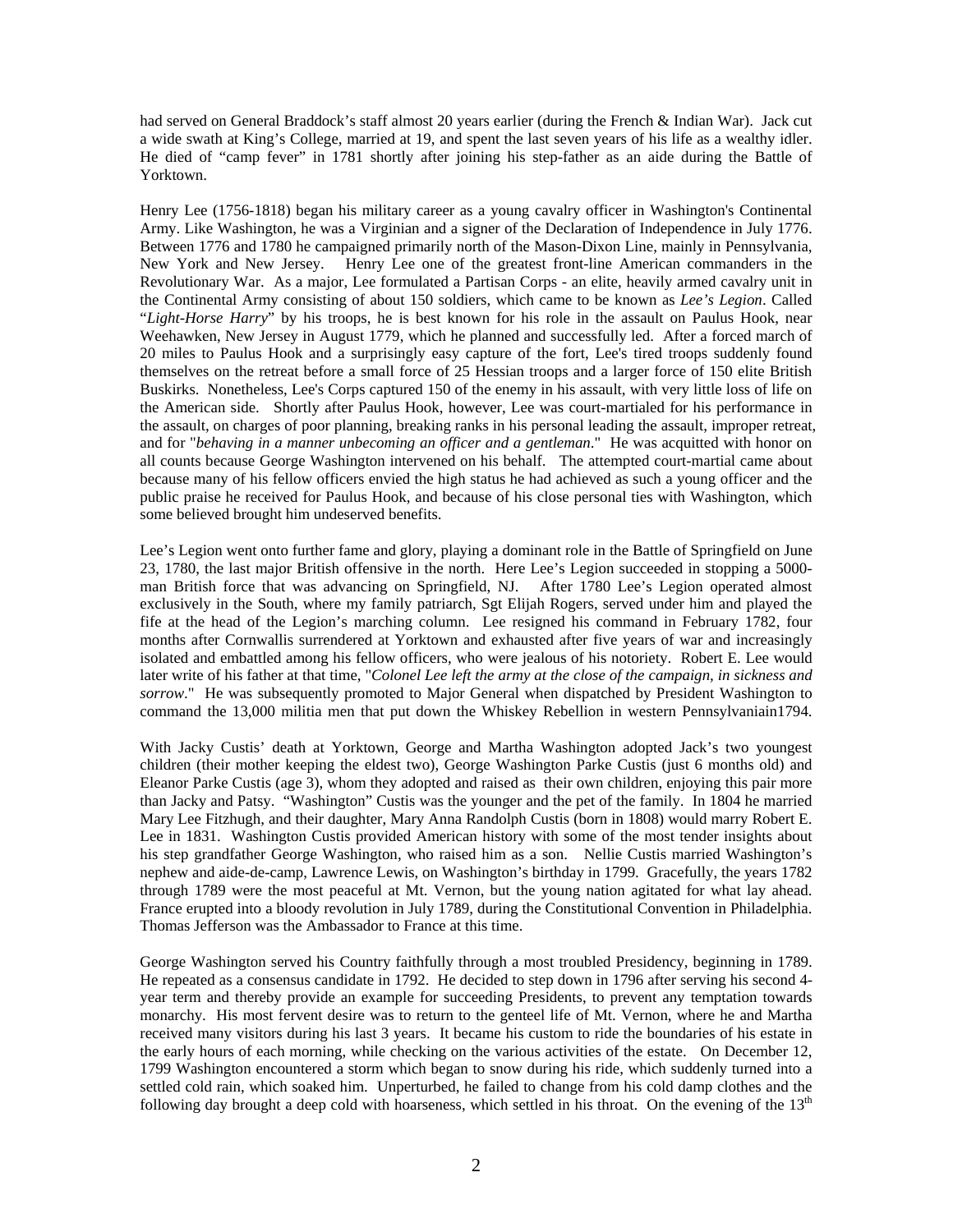he was seized by a chill, followed by a violent attack, and rapidly sank, dying just before midnight on the 14<sup>th</sup>. The most prominent figure in American history, God's man for a new nation and a new form of government, slipped away with the Century of which he was inextricably part. He was two months shy of his  $68<sup>th</sup>$  birthday.

The state funeral for the nation's Commander-in-Chief was held the day after Christmas in Philadelphia, still the nation's capitol. Although the Official eulogy was written by Chief Justice John Marshall, it was delivered by Major General Richard Henry Lee at Philadelphia's German Lutheran Church, the largest church in the city, while 4000 spectators listened intently. Harry Lee gave a stirring account of Washington's life, beginning on the banks of the Monongahela River in 1753, and reviewing the countless sufferings and travails he experienced in 45 years of public service.

 "First in war, first in peace, and first in the hearts of his countrymen, he was second to none in humble and enduring scenes of private life. Pious, just, humane, temperate, and sincere; uniform, dignified, and commanding; his example was as edifying to all around him as were the effects of that example lasting.... Correct throughout, vice shuddered in his presence and virtue always felt his fostering hand. The purity of his private character gave effulgence to his public virtues.... Such was the man for whom our nation mourns."

Lee's words would live on as immortal descriptors of the sacrifices Washington made on behalf of a grateful nation. Every school child would recite them over the coming century, yet today, they are all but forgotten.

Martha died in 1802, and much to Washington Custis' dismay, the estate fell to the President's nephew, Bushrod Washington. Custis took with him all those personal effects willed to him by his mother; then purchased as much as he could afford (many said more than he could afford) during auctions held at the Mt. Vernon estate in 1802 and 1803. In the end he owed \$4,545, a princely sum in those days, but he retained the greatest collection of George Washington memorabilia which Americans can view today at Mt Vernon and at the Lee-Custis Mansion in Arlington.

In 1790 Light Horse Harry Lee's first wife died, and 2-1/2 years later he married Ann Carter, also of a prominent Virginia plantation family. Between 1795 and 1811 she bore him 8 children. On January 19, 1807, the Lee's welcomed their fifth and youngest son, naming him Robert Edward, after Ann's two brothers. He was born on his father's 51<sup>st</sup> birthday! At the time the family was living on the Lee's Stratford Hall Plantation, along the Potomac River in Westmoreland County, about 5 miles from where George Washington was born along Pope's Creek, near its mouth on the Potomac. Though he spent fewer than four years there, his later boyhood visits left an impression that he carried throughout his life.

His father carried on a series of dalliances with other women, which caused the family much pain and embarrassment. In 1808 Henry Lee was jailed for nonpayment of debts. While confined to a 12 x 15 feet cell he wrote *Memoirs of the War in the Southern Department of the United State*s, still considered the classic text on that theater of the Revolutionary War. He was released from prison in 1810 and the family moved to Alexandria, but Harry sought refuge in the warmer climate of the West Indies, because of poor health believed related to internal injuries he had suffered in a brawl defending a friend's honor in Baltimore. Soon rumors arose of his dalliances with other women in the Caribbean and he decided to return home in 1818. He made it as far as Cumberland Island, Georgia, where he died in the home of the daughter of his former commander, General Nathaniel Greene, on March 18<sup>th</sup>, at the age of 62.

Fortunately, his youngest son did not inherit his father's weaknesses, but emulated his military courage and was blessed with a strong and well proportioned body. Young Robert also grew up under the influence of George Washington, who was not only a hero to Lee, but was also a man of the times, having died but a few years previous. The two families were intertwined by proximity, lineage in settling the 'Northern neck" of Virginia in the mid-1600s and their patriarch's service to the new nation as co-signers of the Declaration of Independence and generals who endured much hardship during the weary war of independence. Because of these intimate associations, George Washington was a family figure to Lee as a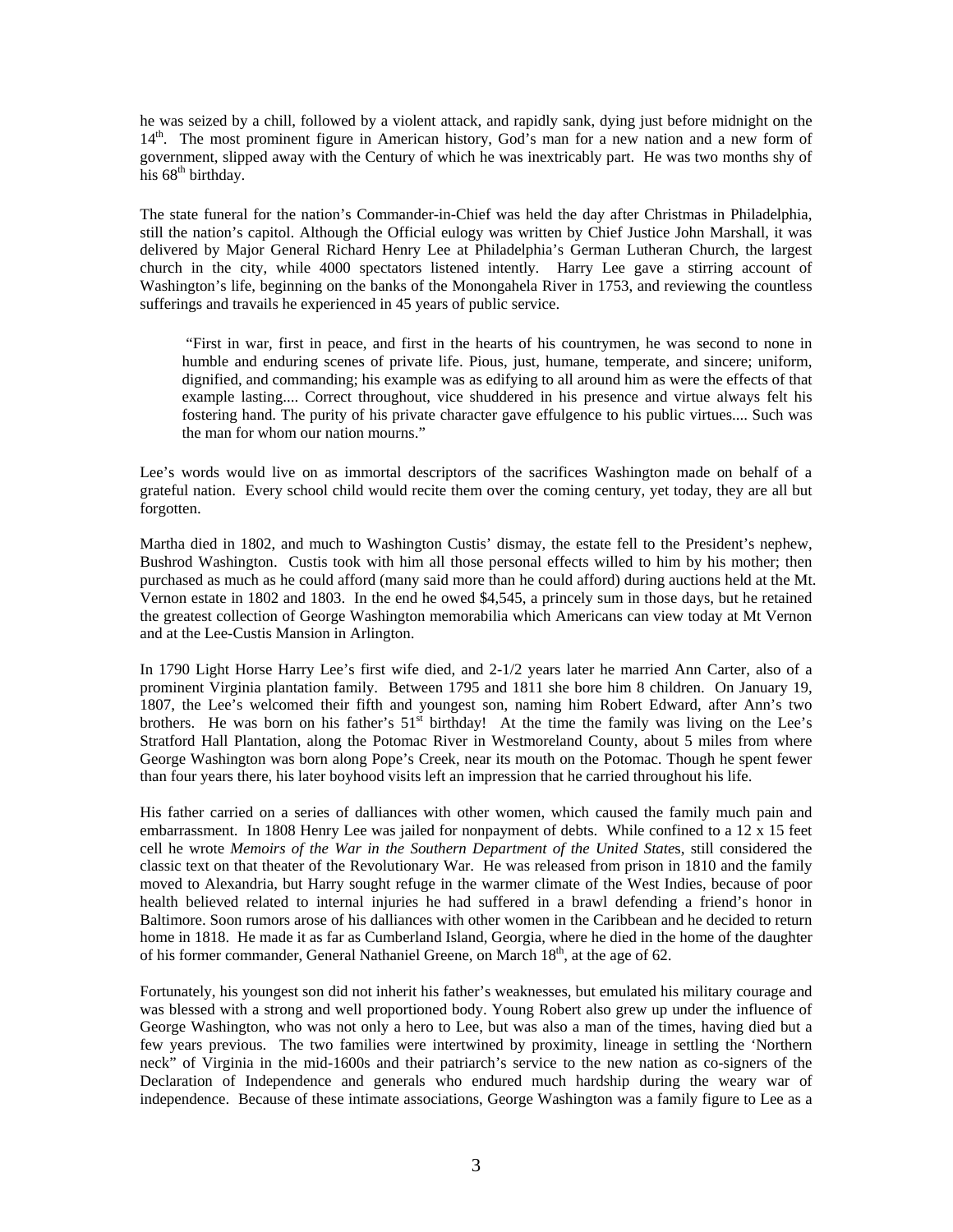child. The development of Lee's character, however, is to be credited most of all to his mother, who instilled the Biblical values of respect, self control, prudence, responsibility and service to others. These traits would become the hallmarks of Lee's persona, which evolved into a form of hero worship similar to that accorded George Washington in his lifetime.

Lee's life of service began at an early age while caring for his mother who became sick and eventually, an invalid. Taking on the responsibilities of his father, Lee developed an instinctive sense of responsibility and matured early and soberly. He became very prudent with his money, never forgetting the value of a dollar and never deviating from his training of self denial and self control. In the early 1820s Lee's older halfbrother also disgraced the family with sexual scandal and was forced to sell Stratford Hall and move to France. Seeing the hurt these indiscretions caused his mother and sisters instilled in him a strict adherence to the Christian values which his mother ascribed. He therefore developed a custodial sense of his family's traditions and sought to return honor and respect to his family name. At the tender age of 11 he received the news that his father had died. With his father's passing, his elder brothers departed from home, and his mother and sisters in failing health, Robert assumed the responsibilities as head of the household. On cold afternoons, when his mother was well enough, young Robert would stuff paper in the cracks of the carriage to block the wind and take her driving. Years later, when he left for West Point, Ann Lee wrote to a cousin, "*How I will get on without Robert? He is both a son and daughter to me*."

Robert Lee's choice of a military career was dictated by financial necessity. There was no money left to send him to Harvard, where his older brother Charles Carter Lee studied. Such circumstances led him to an appointment to the nation's Military Academy at West Point. He led the Cadet Corps during his senior year, graduated second in his class of 1829. In four years at West Point he received not a single demerit, and he became one of the most popular cadets in his class. When he returned as the academy's Superintendent, between 1852-54, he won the same affectionate respect from the cadets for his compassion, sense of fairness and, more than any other quality, his strong moral leadership.

Like most officers who graduated at the top of their class, Lee was offered a commission in the prestigious Engineering Corps. On June 30, 1831, while serving as Second Lieutenant of Engineers at Fort Monroe, Virginia, he married Mary Ann Randolph Custis of Arlington. Mary was the only daughter of George Washington Parke Custis, the grandson of Martha Washington and the adopted grandson of George Washington. Robert E. Lee shared his father's reverence for the memory of the General and that bond with the Father of our Country served as an inspiration throughout Lee's life. The young couple moved into Arlington, the Custis mansion across the Potomac River from Washington, D.C. This estate would later become the Arlington National Cemetery, after the Federal government confiscated it for non-payment of taxes during the Civil War, burying dead soldiers on the grounds to discourage and disgrace Lee for siding with the Confederacy. At the time, no one dreamed that it would eclipse the Congressional Cemetery a few blocks southeast of the Capitol Building and become the nation's preeminent National Cemetery!

In spite of his flawless performance as an engineer and his brilliance as an officer, promotion came slowly for Robert Lee. His assignments were lonely and difficult, and he found the separation from his family hard to bear. His love of Mary and his ever-increasing brood of children were the center of his life. He was appointed superintendent of West Point in 1851 and the Lees saw their eldest son Custis graduate #1 in the West Point Class of 1854, alongside many other future generals.

The opportunity that won him enduring fame was one he would have preferred not to have taken. The Army of the United States had been his life's work for 32 years, and he had given it his very best. On April 18, 1861, he was finally offered the reward for his service. On the eve of the Civil War, President Abraham Lincoln, through War Secretary Francis Blair, offered him command of the Union Army. There was little doubt as to Lee's sentiments. He was utterly opposed to secession and considered slavery evil. His views on the United States were equally clear - "*no north, no south, no east, no west*," he wrote, "*but the broad Union in all its might and strength past and present*." Blair's offer forced Lee to choose between his strong conviction to see the country united in perpetuity and his responsibility to family, friends and his native Virginia. A heart-wrenching decision had to be made. After a long night at Arlington, searching for an answer to Blair's offer, he finally came downstairs to Mary. "*Well Mary*," he said calmly, "*the question*